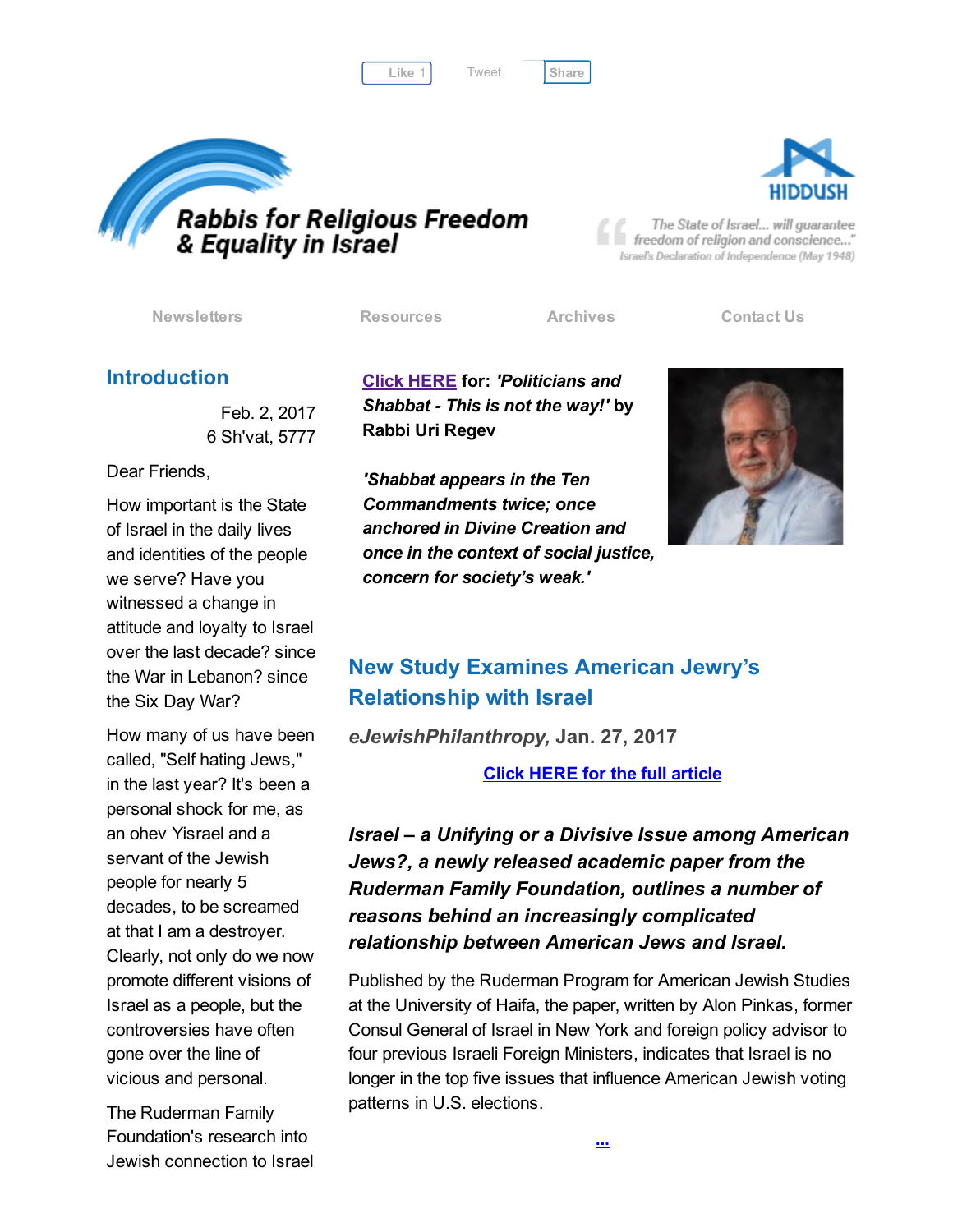tracks the changes many of us experience regularly. In my community, the vocal advocates for Israel I believe chase away those who are less attached and seek to avoid personal confrontation. Those who do care, but avoid controversy in the face of bewildering claims and complicated facts, simply walk away and find other interests when Israel is no longer critical to their self concept and existentially irrelevant. Where do we turn?

Clearly, our people require a heroic Israel, an embodiment of the Western ideals we cherish. And barring that, our folks need an Israel with which they can identify from their own experience and lives. Why would the Jewish State deny my Jewish identity, for which I have struggled, our people ask? If they can't include me in their definition of "Who is a Jew?" what do I need them for anyway? It's difficult to explain quickly.

Uri Regev's article, posted here from The Jerusalem Post this week, envisions what shabbat might be in a State for all Jews. We all remember Ahad Ha'am's comment, "More than Israel has kept the sabbath, the sabbath has kept Israel." We work for a Homeland in

# Israel – a Unifying or a Divisive Issue among American Jews?

Alon Pinkas, The Ruderman Program for American Jewish Studies, January, 2017

#### Click HERE for the full [report](http://ejewishphilanthropy.com/wordpress/wp-content/uploads/2017/01/Israel-Unifying-or-Divisive.pdf)

#### Summary Points

- Israel plays neither a distinctively unifying or patently divisive role in American-Jewish life. It is both, and in equal measure, because different issues affect different sectors and individuals within the American Jewish community.
- Israel's role and place in the life and perceptions of American Jews has more to do with how they define themselves as a community and as Jews than with how they perceive Israel.
- A significant majority (Approx. 70%) of American Jews feel "very" or "somewhat" attached to Israel. In this regard, Israel remains a central issue—sometime unifying, sometimes divisive—for them. So there is no doubt that, since 1967, Israel has held a special and unique place in the collective American-Jewish mind.
- The bond between American Jews and Israel remains strong and their commitment to the country is solid. On some levels and issues, however, the ties are fraying. The recurrent friction and unresolved issues have strained and weakened the links over the last 10 to 20 years and created widening cracks.
- Israel remains an omnipresent theme in American Jewish life, but with the passage of the generation that remembers 1967 and before, Israel is increasingly losing its centrality in the minds of American Jews under the age of fifty.
- Before 1948, American Jews occupied a unique situation as the only ethnic and religious group in the United States that had no "homeland" no "old country" to idealize, wax romantic about, and yearn for, as other immigrant groups could. This fact, combined with the Holocaust, is of tremendous importance for understanding the evolution of American Jewish perceptions of and relations with Israel.
- The State of Israel is not central to Judaism (the opposite may be true), which existed and fourished as a civilization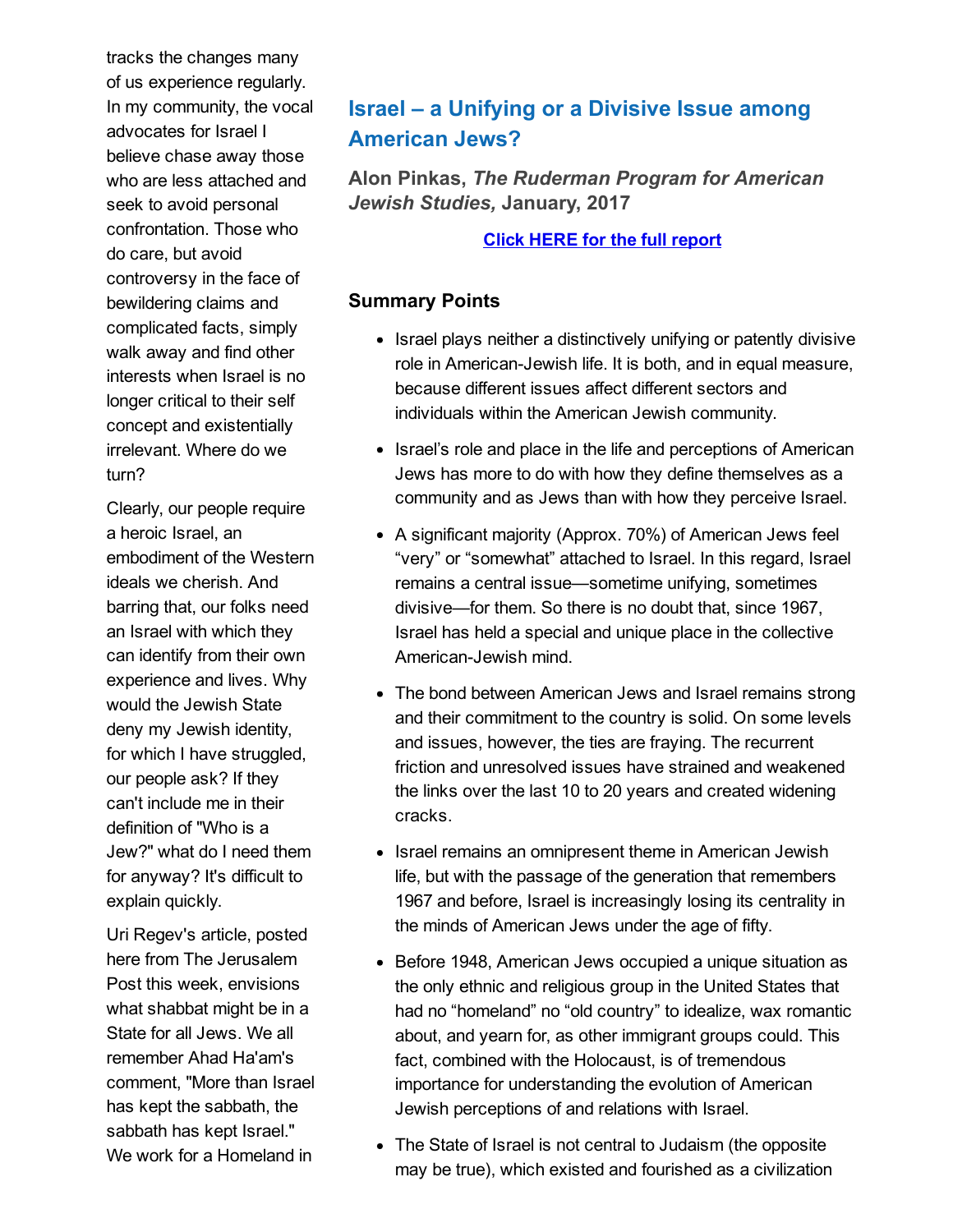which that historical reality becomes a present spiritual connection all Jewish sensibilities, regardless of Jewish affiliation.

Increasingly we see that our vision of democracy cannot be taken for granted, that goals we once considered inevitable are no longer shared by all. The Ruderman study points out the complexity of Israeli society, and that cultural diversity does not make our sense of democracy into an automatic reality the way it did in the sixties. For Israel to fulfill its destiny, our collective work must succeed in ensuring a pluralistic understanding of Jewish life.

I hope you agree, and would love to hear about your work for Israel. Please send any recent sermons on the topic to: [organizers@rrfei.org](mailto:organizers@rrfei.org), or post on <u>our FB group</u>.

Kol tuv,

Mark

Rabbi Mark H. Levin RRFEI Editor

[facebook](https://www.facebook.com/groups/132239560451232/) [email](mailto:organizers@rrfei.org)

## Contact us

email: [organizers@rrfei.org](mailto:organizers@rrfei.org) Phone (US): 646-334-5636 Phone (Isr): 054-779-1179

and religion in conditions of statelessness. That is valid and pertinent to the American Jewish experience prior to 1948 and to some extent even after that watershed.

- The self-image of American Jews, along with their selfperceptions, cosmopolitan approach, and value systems all developed before the birth of Israel. Their cultural development, socialization, and assimilation into American society and culture were their own and had nothing to do with Israel, whether as a place or an idea.
- Most American Jews were relative late-comers to Zionism and only reluctantly embraced and supported the idea and political movement. Well into the 1930s, most American Jews were outright hostile to the idea of Zionism, which they saw as a form of socialism alien to their attempt to assimilate in America. They saw no compelling reason to support the ideology before 1948.
- Zionism places Israel at the center of contemporary Jewish identity. This was rarely the case with American Jews. Naturally, then, the relationship between American Jews and Israel was somewhat ambivalent in its first two decades, 1948 to 1967.
- Descriptions of the relationship as one of close affinity, or an ongoing and ever-evolving love affair and close affinity, are a form of convenient amnesia in the best case, or selective rewriting of history in the worst.
- 1967 was a watershed year for the relationship and American Jews' view of Israel. Haunted by guilt for their failure to influence U.S. policy during the Second World War, American Jews now experienced another existential alarm: the weeks before the Six Day War, when Israel's survival was perceived as hanging by a thread. The "miracle" of the resounding military victory, against the background of the Cold War and Soviet support for Egypt and Syria, drew American Jews much closer to Israel. r Concurrently, American Jews' increasingly deep involvement and integration into American politics turned Israel into a major rallying cry.
- The events of 1967 transformed Israel into what might be described as a "Secular religion" encompassing the entire mainstream Jewish establishment. It led to the emergence of a new slogan: "We Are One." Used as a call for action and sales pitch to solicit contributions and commitment to organizations and projects, it also had a major substantive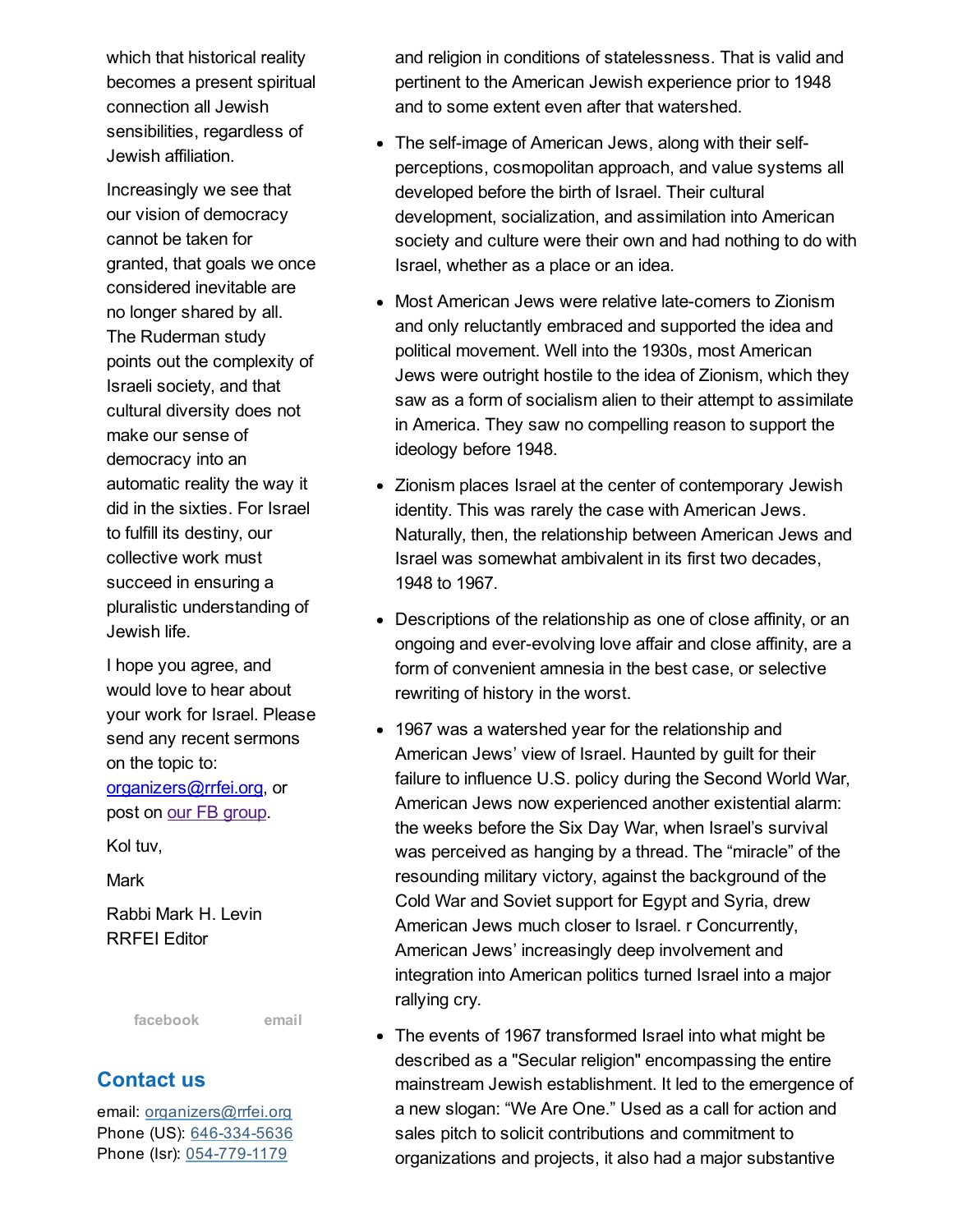### Not yet a member?

Please [register](http://rrfei.org/about/registration/) here »

consequence—turning Israel into the unifying cause and almost the raison d'être of all the organizations and their activities.

- Today, however, as numerous surveys have shown, Israel is not among the top five issues that influence American Jewish voting patterns in U.S. elections. Israel-related and pro-Israel activities, organizations, projects, and rallies proliferate, but American Jews tend to cast their ballots on the basis of other considerations. Their concerns are specifically American; their lively involvement and participation in American politics is not usually motivated by Israel-driven causes.
- The emergence of the "unique," "special," "unshakable" relationship and strategic alliance between Israel and the United States, starting in the late-1960s, consolidated Israel's centrality in organizational and intellectual American Jewish life, but also produced friction.
- The bilateral alliance plays a two-edged role. On the one hand, as long as Israel and the United States maintain their alliance and special relationship, Israel will ipso facto be central to Jewish organizations, groups, and individuals. In fact, the strength and political viability of the relationship tends to be taken for granted, even as the occasional divergence of interests and controversial Israeli policies are more freely scrutinized by segments in the American Jewish community.
- "Dual loyalty" is an anti-Semitic canard hurled at American Jews for their supposed preference of Israeli interests over American, stemming from a peculiar relationship that other ethnic groups do not have with their "other homeland." The issue is generally kept under wraps but somehow always lurks, and certainly since the Pollard Affair of 1985. It is relevant here only insofar as it contributes to an understanding of how American Jewish views of Israel are in turn seen by some Americans (both true anti-Semites and others).
- There are four broad reasons for the growing divide between American Jews and Israel: historical (post- 1967), cultural (diverging societal development), religious (the treatment of Reform and Conservative Jews), and political ("liberal" American Jews vs. "colonialist" Israel.)
- But there is also is a fifth and overriding explanation for the disconnect: normalization. This means normalization of the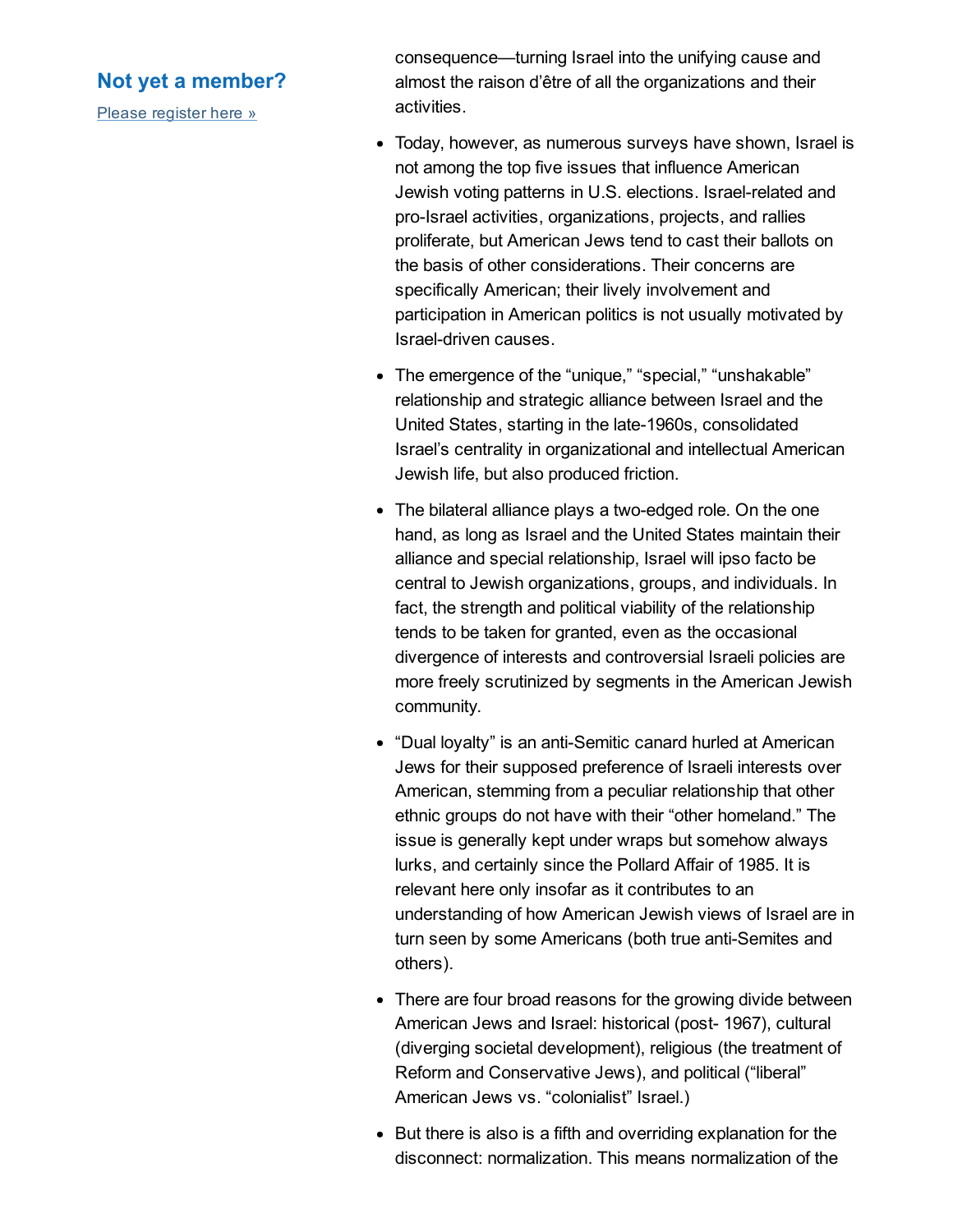recognition that Israel is strong and powerful and not facing an existential threat; normalization of the relations between Israel and the United States; and the normalization, in the social, cultural, and political domains, of Jewish life in America.

[...](http://ejewishphilanthropy.com/wordpress/wp-content/uploads/2017/01/Israel-Unifying-or-Divisive.pdf)

### **Resources**

- Vision of Hiddush and Rabbis for [Religious](http://rrfei.org/resources/vision-of-hiddush-and-rabbis-for-religious-freedom/) Freedom
- Hiddush [resources](http://rrfei.org/resources/hiddush-resources/)
- Courts [religious](http://rrfei.org/resources/courts-religious-and-secular/) & secular
- [Conversion](http://rrfei.org/resources/conversion/)
- Death & burial [ancient](http://rrfei.org/resources/death-and-burial-ancient-and-now/) & now
- Diaspora-Israel  $\bullet$
- Diversity & [inclusivity](http://rrfei.org/resources/diversity-and-inclusivity-among-jews/) among Jews  $\bullet$
- Diversity & [inclusivity](http://rrfei.org/resources/diversity-and-inclusivity-in-relations-with-non-jews/) in relations with non-Jews
- Economic [opportunity](http://rrfei.org/resources/economic-opportunity/)
- **[Education](http://rrfei.org/resources/education/)**
- [Gender](http://rrfei.org/resources/gender/)
- **[Kashrut](http://rrfei.org/resources/kashrut/)**
- [Marriage](http://rrfei.org/resources/marriage-divorce/) & divorce  $\bullet$
- [Mikvaot](http://rrfei.org/resources/mikvaot/)
- Shabbat [transportation](http://rrfei.org/resources/shabbat-transportation-for-poor-and-infirm/) for poor & inform
- [Western](http://rrfei.org/resources/western-wall/) Wall
- [Women](http://rrfei.org/resources/womens-status/)

Rabbis for Religious Freedom and Equality in Israel represents a broad spectrum of Jewish belief and practice, and champions the values of religious freedom and equality fundamental to World Jewry, in partnership with Hiddush for the realization of these principles in Israel and the Diaspora.

Rabbis for Religious Freedom and Equality in Israel Website: [WWW.RRFEI.ORG](http://rrfei.org/) | Email: [organizers@rrfei.org](mailto:organizers@rrfei.org) | Tel. [US] 646-334-5636; [Israel] 054-779-1179